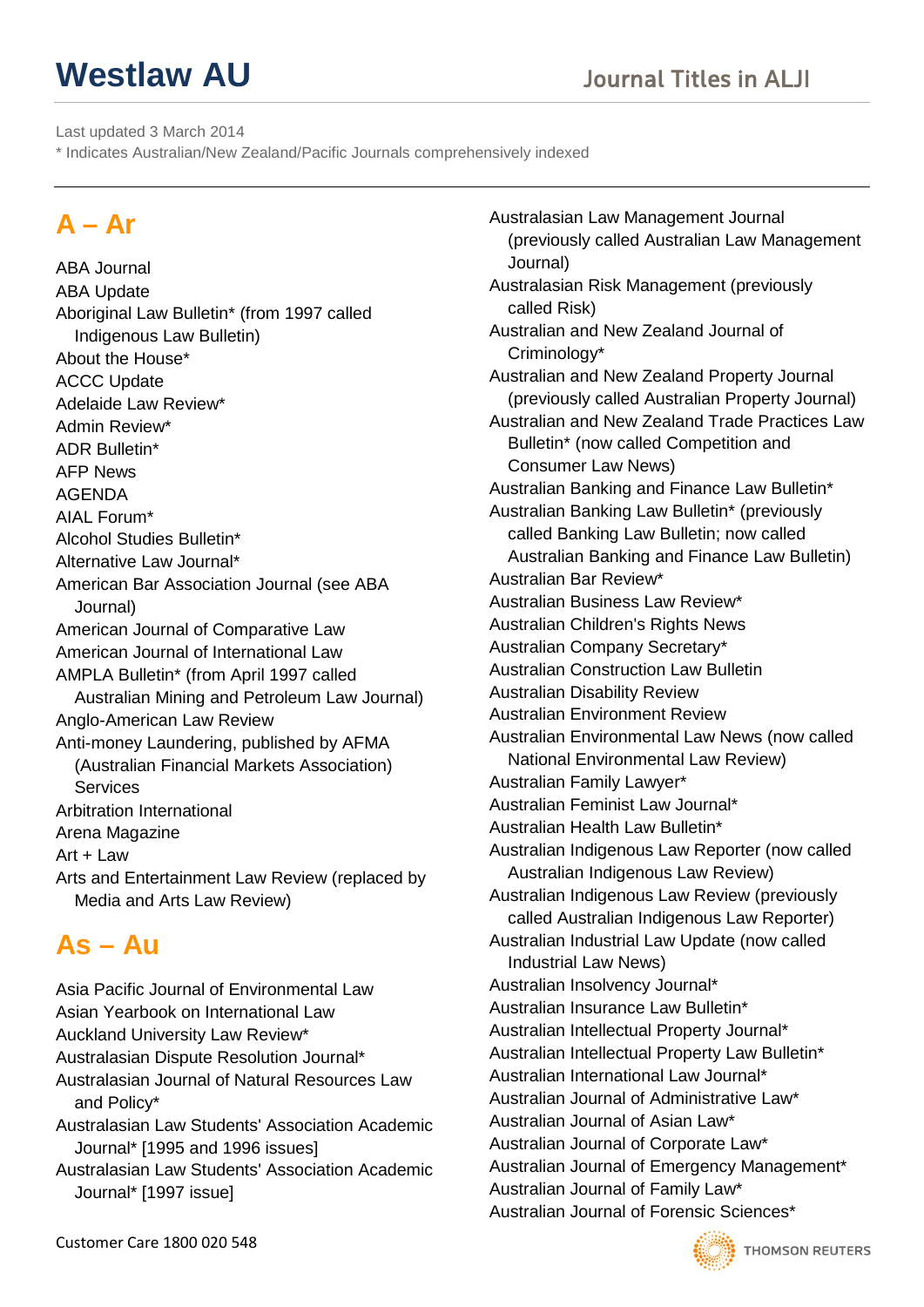- Australian Journal of Human Rights\*
- Australian Journal of International Affairs
- Australian Journal of Labour Law\*
- Australian Journal of Legal History
- Australian Journal of Legal Philosophy\*
- Australian Journal of Management
- Australian Journal of Political Science
- Australian Journal of Public Administration\*
- Australian Journal of Social Issues
- Australian Law Journal\*
- Australian Law Librarian\*
- Australian Law Management Journal (previously Australian Legal Practice Management Journal)
- Australian Law Management Journal (now called Australasian Law Management Journal)
- Australian Law Students' Association Academic Journal\* [1999 issue]
- Australian Legal Practice\*
- Australian Legal Practice Management Journal (now called Australian Law Management Journal)
- Australian Library Journal
- Australian Mining and Petroleum Law Journal\*
- Australian Mining and Petroleum Law Journal\*
- (now called Australian Resources and Energy Law Journal)
- Australian National Security Magazine
- Australian Police Journal
- Australian Press Council News
- Australian Product Liability Reporter\*
- Australian Property Journal (now called Australian and New Zealand Property Journal)
- Australian Property Law Bulletin\*
- Australian Property Law Journal\*
- Australian Rationalist
- Australian Resources and Energy Law Journal\* (previously called Australian Mining and
- Petroleum Law Journal)

Australian Social Work\*

- Australian Society of Indexers Newsletter
- Australian Superannuation Law Bulletin\*
- Australian Tax Review\*
- Australian Yearbook of International Law\*

# **B**

Bond Law Review\* Brief (WA Law Society)\* Customer Care 1800 020 548

- **Westlaw AU** PREFERENCES GUIDE
	- British Journal of Criminology BRW Buffalo Human Rights Law Review Building and Construction Law\* Building Capacity (Crime and Misconduct Commission, QLD)\* Bulletin (Law Society of SA) (previously called Law Society Bulletin) Bulletin (TPC)\* (continued by ACCC Journal)

# **C**

California Western International Law Journal Canberra Bulletin of Public Administration\* (now called Public Administration Today) Canterbury Law Review\* Charter (now called CA Charter) Child Abuse Prevention (now called NCPC Issues) Children Australia Childrens Legal Rights Journal **Choice** CIO : the magazine for information executives CIO Government CIP Newsletter Civil Justice Quarterly Columbia Human Rights Law Review Columbia Journal of Law & the Arts Columbia Journal of Transnational Law Commercial Law Quarterly\* Committee Bulletin\* Commonwealth Judicial Journal Commonwealth Law Bulletin Commonwealth Legal Education Communications Law (previously called Tolley's Communications Law) Communications Law Bulletin\* Company & Securities Law Journal\* Company Lawyer, The Competition and Consumer Law Journal\* Competition and Consumer Law News (Computer & Law (AUST)) Computer Law and Security Report Computer/Law Journal (now called John Marshall Journal of Computer and Information Law) Conflict Resolution Quarterly (previously called Mediation Quarterly) Constitutional and Parliamentary Information Constitutional Law and Policy Review\*

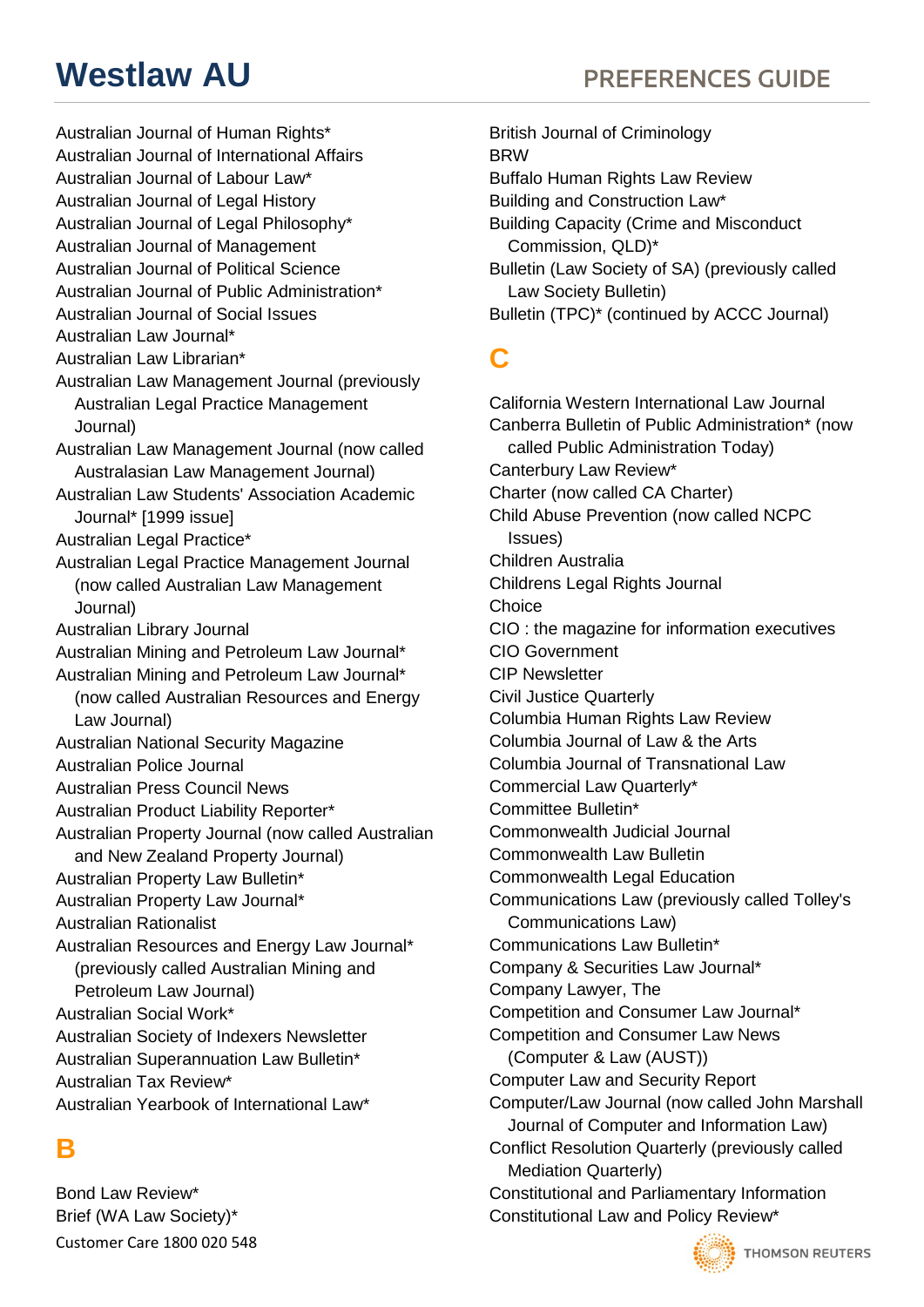Copyright Bulletin (ALCC) Copyright Reporter\* Cornell International Law Journal Corporate Governance Law Review Crime and Justice Bulletin\* Crime Bulletin (Crime and Misconduct Commission)\* Criminal Justice : The International Journal of Policy and Practice (now called Criminology & Criminal Justice) Criminal Justice Review Criminal Law Journal\* Criminal Law Newsletter (Law Institute of Victoria, Criminal Law Section) Criminal Law Quarterly Criminal Law Review Criminology & Criminal Justice (previously called Criminal Justice : The International Journal of Policy and Practice) Crisis Management Current Family Law (now called Family Law Review) Current Issues in Criminal Justice\*

# **D**

D!ssent Deakin Law Review\* Debate : Debating Tomorrow's Public Policy DICTUM: Victoria Law School Journal\* Diplomat, The Disability News Discussion Paper / United Nations High Commissioner for Refugees\* DVRCV Advocate (previously DVRCV Quarterly)

## **E**

E Law (Murdoch University Electronic Journal of Law)\* see Murdoch University Law Review EI Elder Law Review Employment Law Bulletin Environmental & Planning Law Journal\* Equal Time Ethics and International Affairs ETHOS\* EU Background European Human Rights Law Review Customer Care 1800 020 548

European Intellectual Property Review European Journal of International Law European Law Review Evatt Papers Executive Excellence\* (Australian edition) (now called Leadership Excellence)

## **F**

Family Law Review (previously called Current Family Law) Family Law Section Newsletter (now called Victorian Family Lawyer) Family Matters\* Family Relationships Quarterly\* (comprehensively indexed from 2006) FBI Law Enforcement Bulletin Federal Law Review\* Flinders Journal of Law Reform\* (now called Flinders Law Journal) Flinders Law Journal\* (previously called Flinders Journal of Law Reform)

## **G**

Government News Grants management quarterly Griffith Law Review\*

# **H**

Harvard Civil Right/Civil Liberties Law Review Harvard International Law Journal Harvard Journal on Legislation Harvard Law Review High Court Quarterly Review\* Hot Topics Human Resources Law Bulletin (now called Employment Law Bulletin April) Human Rights Defender\* (published by the Australian Human Rights Centre, Faculty of Law, University of New South Wales) Human Rights Law Journal Human Rights Quarterly

# **I**

ICIL Quarterly Newsletter ICSID Review : Foreign Investment Law Journal

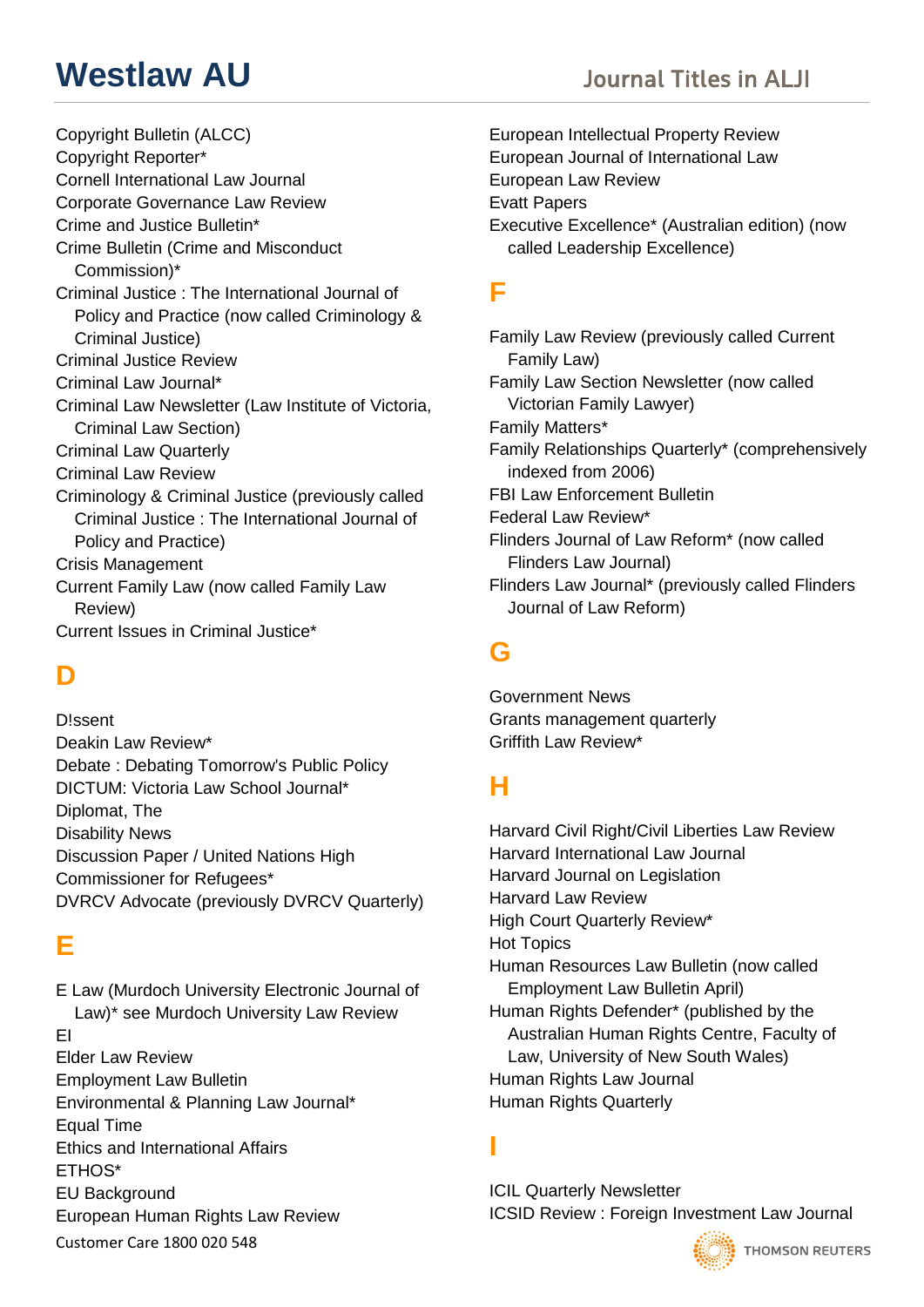IIC : International Review of Industrial Property and Copyright Law Image and Data Manager Immigration Review Impact Incite Indigenous Law Bulletin Industrial Law News (previously called Australian Industrial Law Update) Inhouse Counsel Inside Knowledge Insolvency Law Journal\* Intellectual Property Forum\* Intersec Institute of Public Affairs Review (previously called IPA Review) Insurance Law Journal\* Intellectual Property Journal\* (now called Australian Intellectual Property Journal) International & Comparative Law Quarterly International Arbitration Report International Child Abduction Newsletter International Family Law International Journal of Legal Information International Journal of Marine and Coastal Law International Journal of Punishment and Sentencing\* International Journal of Refugee Law International Lawyer International Review of the Red Cross Internet Law Bulletin IPA Review (now called Institute of Public Affairs Review) IQ : The RMAA Quarterly ISACA Journal Issues in Child Abuse Prevention

## J

James Cook University Law Review\* Journal of Australian Political Economy Journal of Australian Taxation Journal of Banking and Finance Law and Practice\* Journal of Commonwealth Criminal Law Journal of Commonwealth Law and Legal Education\* Journal of Contract Law\*

**Westlaw AU** PREFERENCES GUIDE

Journal of Family Studies (previously called Australian Journal of Marriage and Family) Journal of Human Rights and the Environment Journal of Industrial Relations Journal of International Arbitration Journal of International Criminal Justice Journal of International Economic Law Journal of International Law Journal of Judicial Administration\* Journal of Law and Financial Management\* Journal of Law and Information Science Journal of Law and Medicine\* Journal of Migration and Refugee Issues Journal of Policing, Intelligence and Counter Terrorism\* Journal of South Pacific Law\* Judicial Officers Bulletin\* Judicial Review\* Justice Journal

## **L**

Land, Rights, Laws : Issues of Native Title\* Law and Technology Law in Context\* Law Institute Journal\* Law Letter: Newsletter of the Law Society of Tasmania (previously called Tasmanian Law Newsletter) Law Practice (previously called Law Practice Management) Law Practice Management (now called Law Practice) Law Quarterly Review Law Society Bulletin\* (SA) (see "Bulletin") Law Society Journal (NSW)\* Law Society of the Australian Capital Territory Gazette\* (now called ETHOS) Law Society Gazette (see Gazette : Weekly Journal of the Law Society) Lawasia Journal Lawyers Weekly LEADR Brief Legal Affairs (supplement in The Australian) Legal Date\* Legal Education Review\* Legal Information Management Legal Issues in Business

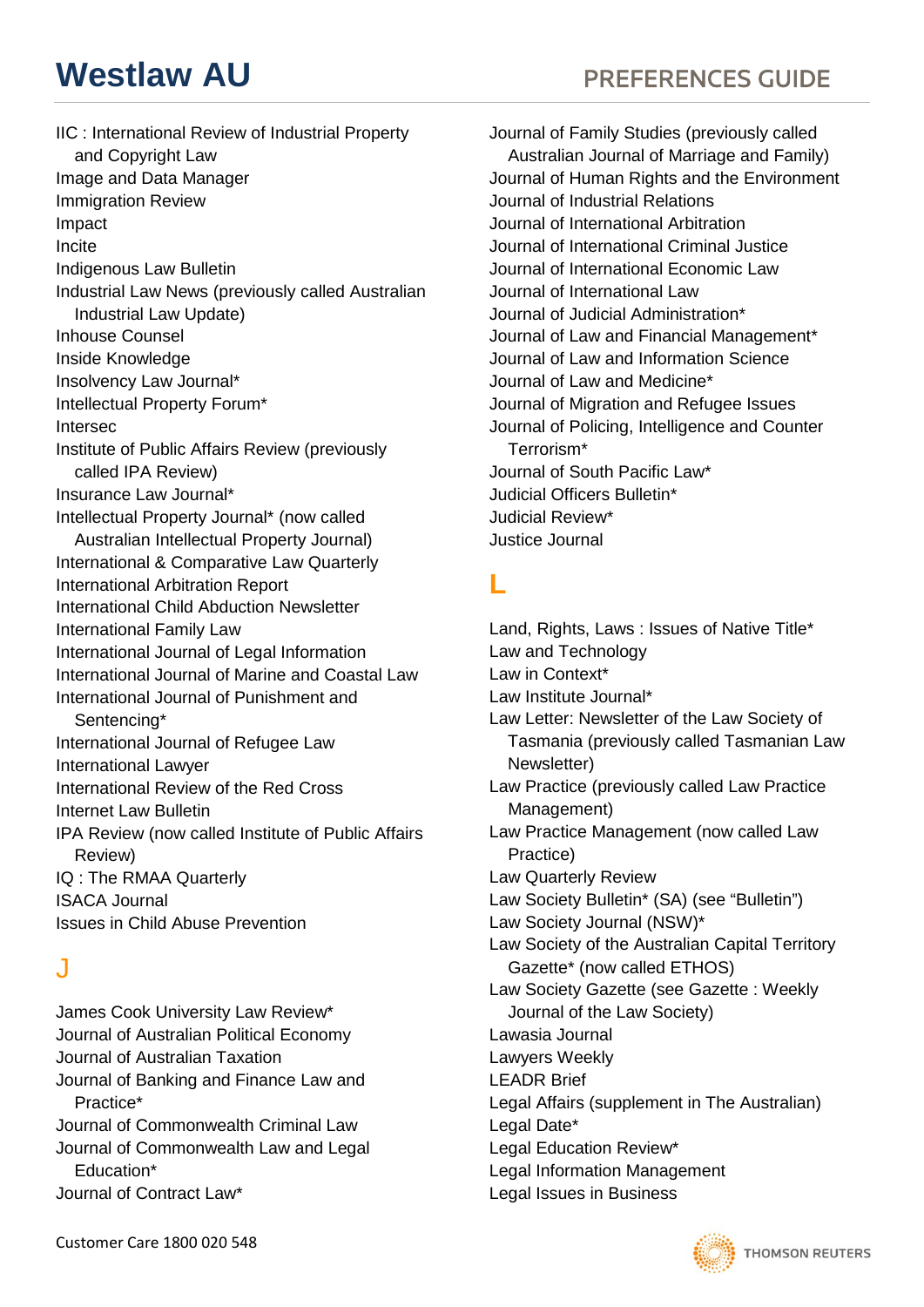# **Westlaw AU Secure 2018 Journal Titles in ALII**

Legal Practice Briefing\* (Attorney-Generals Department - Australia's Legal Practice) (now called Legal Briefing) Legisprudence : International Journal for the Study of Legislation Legislative Studies\* Les Nouvelles Letter from Canberra Litigation Notes Living Ethics (previously called City Ethics) Local Government Law Journal

## **M**

Macquarie Law Journal\* Management Today McKinsey Quarterly, The Media and Arts Law Review Mediation Quarterly (now called Conflict Resolution Quarterly) Melbourne Journal of International Law\* Melbourne University Law Review\* MIS Quarterly Modern Law Review Monash University Law Review\* Monthly, The Murdoch University Law Review (MdULR) (continues E Law (Murdoch University Electronic Journal of Law))

## **N**

National Accountant National Environmental Law Review (previously Australian Environmental Law News) National Library of Australia Gateways Native Title News\* Native Title Newsletter NCPC Issues New Law Journal New Matilda.com New South Wales Police News New Zealand Family Law Journal\* New Zealand Journal of Environmental Law\* New Zealand Journal of Public and International Law\* New Zealand Law Journal\* New Zealand Law Librarian New Zealand Law Review\*

Customer Care 1800 020 548

New Zealand Universities Law Review\* New Zealand Yearbook of International Law Newcastle Law Review\* News@FedCourt Newsletter of the University of New South Wales Law Journal (now called University of New South Wales Law Journal Forum)

## **O**

Ocean Development and International Law Of Substance On the Record (Newsletter of the NSW Community Legal Centres) Original Law Review Otago Law Review\* Oxford University Commonwealth Law Journal

### **P**

Pacific Basin Legal Developments Bulletin (now called Asia Pacific Legal Developments) Pacific Economic Bulletin Pacific Islands Monthly Pacific Rim Law and Policy Journal Pambu : Pacific Manuscripts Bureau Newsletter Parliamentary Affairs Peace Review Perspectives : Teaching Legal Research **Platypus** Police Association News : the official journal of the Police Association of Tasmania [previously Association News : the official journal of the Police Association of Tasmania] Police Journal (South Australia) Police Life (Victoria) Precedent (previously called Plaintiff) Privacy Law and Policy Reporter\* (now called Privacy Law Bulletin) Privacy Law Bulletin\* (previously called Privacy Law and Policy Reporter) Proctor\* Professional Negligence Psychiatry, Psychology and Law\* Public Administration Today\* (previously called Canberra Bulletin of Public Administration) Public Law Public Law Review\* Public Sector Informant